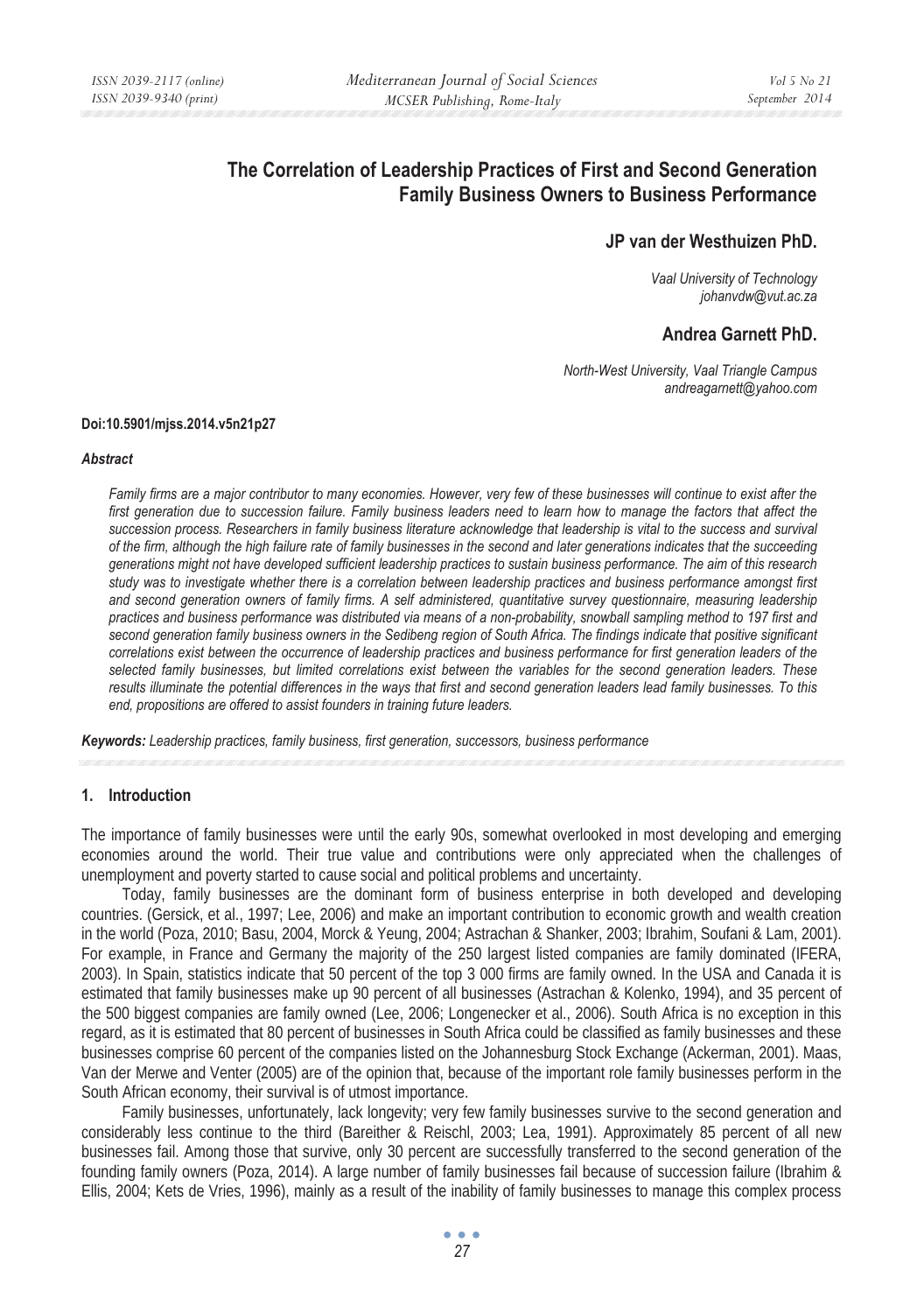| ISSN 2039-2117 (online) | Mediterranean Journal of Social Sciences | Vol 5 No 21    |
|-------------------------|------------------------------------------|----------------|
| ISSN 2039-9340 (print)  | MCSER Publishing, Rome-Italy             | September 2014 |

of transferring ownership and management to the next generation (Bareither & Reischl, 2003; Lansberg, 1999), and lack of management to sustain a family business (Aronoff et al., 2002).

Poza (2014) views succession as the most critical and important issue facing family firms. Succession is so important to family firms that Ward (1987) chose to define family firms in terms of their ability to achieve succession and research reports that 70 percent of family businesses fail to pass the first test of succession (Lansberg, 1988; Handler, 1994). This represents an enormous loss of productivity to the economy. Many authors believe that this inability could be one of the most important reasons for the high failure rate among first- and second-generation family businesses (Corbetto & Salvato, 2004). The need to identify and understand the factors that influence generational succession in family businesses becomes apparent.

Researchers in family business literature acknowledge that leadership is vital to the success and survival of the family firm (Fiedler, 1996), for the following reasons: firstly, family firms may have different goals than publicly owned businesses (Chrisman et al., 2003). Secondly, when compared to non-family firms, family businesses have a greater potential for long-term conflict among involved members (Morris et al., 1997). Finally, the process of leadership succession is far more important for family firms than non-family firms because of a stronger link to firm survival (Rubenson & Gupta, 1996).

#### **2. Literature Review**

#### *2.1 Family business and succession*

There is no universally accepted definition of a family business in the literature or among teaching and consulting communities, the public, or even family business owners (Poza, 2014; Astrachan et al., 2002; Flören, 2002; Littunen & Hyrsky, 2000). Since its inception, the field of family business studies has struggled with a need to define its boundaries and source of distinctiveness. Although family businesses resist easy definition (Lee, 2006), almost all researchers agree on the necessity of having a definition (Flören, 2002). Consequently, clarifying a definition for a family business is the first and most obvious challenge facing the family business researcher (Handler, 1994). Poza (2010) proposes the following working definition:

(1) Ownership control of 15 percent or higher by two or more members of the single family or a partnership of families; (2) Strategic influence by the family members on the management of the business; (3) Concern for family relationships; (4) The possibility of continuity across generations.

The more successful the transfer of ownership, the better the chances of success and long-term profitability. It is a delicate process, and a well-considered and planned succession will increase the chances of finding a competent successor and will ensure a smooth transition between generations (Poza, 2014; Neubauer & Lank, 1998; Murray, 2003).

A major challenge in some family businesses is that the owners are reluctant to do succession planning (Ibrahim et al., 2010). Reasons may be that the owners see the loss of power and status as the result of retirement. Many founders have worked so hard their entire lives that they value the control of the business above anything else.

Researchers have suggested that the individual most responsible for the continuity of the family business is the founder or incumbent leader. The attributes of owners that have brought them success in the business may prove to be hurdles in the process of transferring the ownership to the next generation to ensure the survival of the business. The aim of the founder to transfer the business to future generations is a key defining element of continuing a family business (Poza, 2014; Astrachan & Shanker, 2003). Issues that need careful consideration involve integrating the family, business and ownership roles, and a successor lacking the necessary leadership skills may affect the continuity of the business (Poza, 2010; Ibrahim et al., 2004).

Until the founder makes the decision to involve the family and pass the business on to the next generation, the founder remains essentially an entrepreneur or small business owner (Gersick et al., 1997). Moreover, the leadership style of the successor may be different because of the difference in role perception. The successor must understand their own level of risk-taking propensity to enhance their own development as a leader (Cater & Justis, 2009).

Barach and Ganitsky (1995) believe that the succession process is a time for the outgoing leader to assist the younger leader with educational and operational opportunities, and it is a time for potential successors to fine-tune their own expertise, along with understanding the family values and special competencies.

## *2.2 Challenges promulgating failure in the succeeding generation*

It has been estimated that only 30 percent of family businesses successfully transfer to the second generation, 10 to 15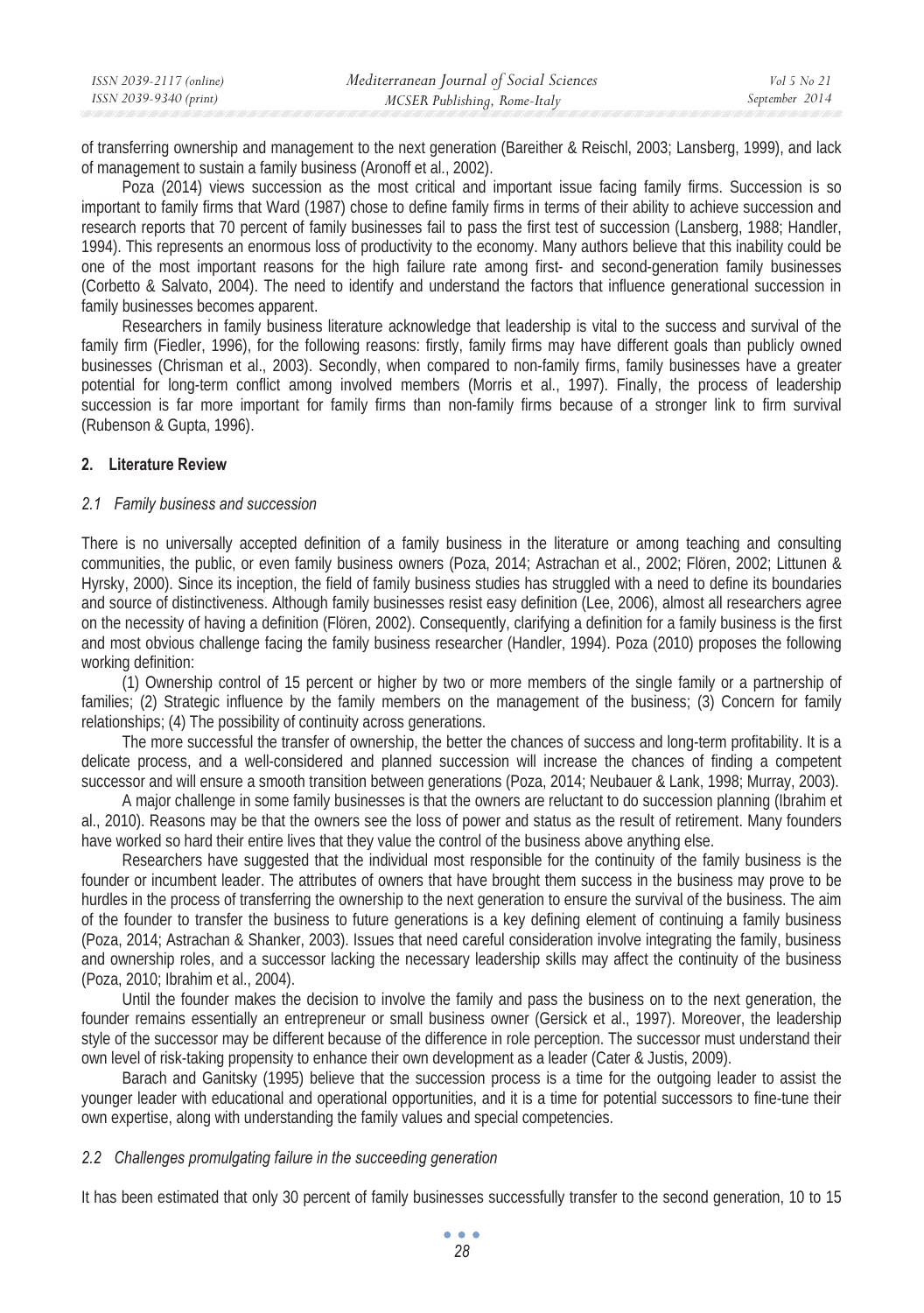| ISSN 2039-2117 (online) | Mediterranean Journal of Social Sciences | Vol 5 No 21    |
|-------------------------|------------------------------------------|----------------|
| ISSN 2039-9340 (print)  | MCSER Publishing, Rome-Italy             | September 2014 |

percent to the third generation and only three to five percent successfully survive to the fourth generation, according to Aronoff (1998), and later supported by Poza (2010) and Tio and Kleiner (2005). In South Africa, only one in four family businesses survive into the second generation, and one in ten makes it to the third generation (Hugo, 1996).

The founder's inability to move on was found to be a major factor inhibiting succession (Sharma et al., 2003). Girard (1996) states that jealousy is inevitable due to human desire. Therefore, in the context of the family business, the founder may support and encourage their heir to take charge of the business, but at the same time, refuse to let go of control. Conflict and rivalry within the family may then result in a failure in succession. The founder's general type of behaviour during the succession process will lead some businesses to fail regardless of the successor's abilities (Grote, 2003). As a result, family business leaders lacking the necessary leadership skills, which include relinquishing control, may affect the ultimate success of the business (Ibrahim et al., 2004).

#### *2.3 Family business and leadership*

Scholars in family business literature acknowledge that leadership is vital to the survival and success of the business. Leadership is one of social science's most examined phenomena (Day & Antonakis, 2012). This is not surprising, seeing that it is a worldwide activity evident in humankind and in animal species (Bass & Bass, 2008).

Most leadership scholars would concur that leadership can be defined in terms of (a) an influencing process and its outcomes that occur between a leader and followers and (b) how this influencing process is explained by the leader's characteristics and behaviours, follower perceptions and attributes of the leader, and the context in which the influencing process occurs.

Other authors posit that leadership can be measured and taught (Kouzes & Posner, 2012; Avolio & Bass, 1998).

### *2.4 Kouzes and Posner's Theory of Exemplary Leadership*

This theory of Kouzes and Posner (2012) showed that the study of leadership and practices leaders use in organisations originates with the relationship between aspiring leaders and followers to accomplish extraordinary goals. Without understanding these relational connections between leaders and followers, strategic tactics, skills and practices are meaningless. As a result, their research began 25 years ago and focused on finding out what essential qualities the followers most look for and admire in a person they would be willing to follow.

Their findings reveal there are four qualities that dominate. These include emotional satisfaction, shared visions of the future, a focus on trust and collaborative relationships (Kouzes & Posner, 2012). They realised over time that these fundamentals remained constant even if the context of leadership situations changed.

While observing leaders who performed successfully and studying those specific situations, Kouzes and Posner (2012) developed a theory of exemplary leadership, which is a model developed from their research findings. They believe that average leaders can be developed into extraordinary leaders through practices that can be learned. Their work led to the development of the leadership practices inventory (LPI), which is the basis of the measuring instrument used in the study that this article is based on.

The prominent attribute about the five practices of exemplary leadership is that they are attainable by leaders in smaller capacities, unlike the other neo-charismatic leadership theories, which focus on leaders of large companies.

Overall, the relationship between leadership attributes and economic performance indicators of the business are supported by researchers in the literature (Collins, 2005; Duffy Atkin, 2002). However, studies focusing on relationships between leadership and business performance are rare. A similar study was done by Weaver (2008) in the USA, but no scholarly work related to the abovementioned factors could be identified in South Africa. Weaver (2008) suggests the field needs studies testing the association between the two dimensions to expand the validity of these results.

## **3. Purpose of the Study**

This research study seeks to explore the leadership practices displayed or used and the relationship to business performance for first generation and second generation family business leaders located in the Sedibeng region of South Africa.

It is envisaged that the survival rate for family businesses could improve if the identification of successful leadership practices is distinguished. First generation leaders may then encourage second-generation leaders to take steps to develop such practices or otherwise consider the presence or absence of such practices when deciding on a successor.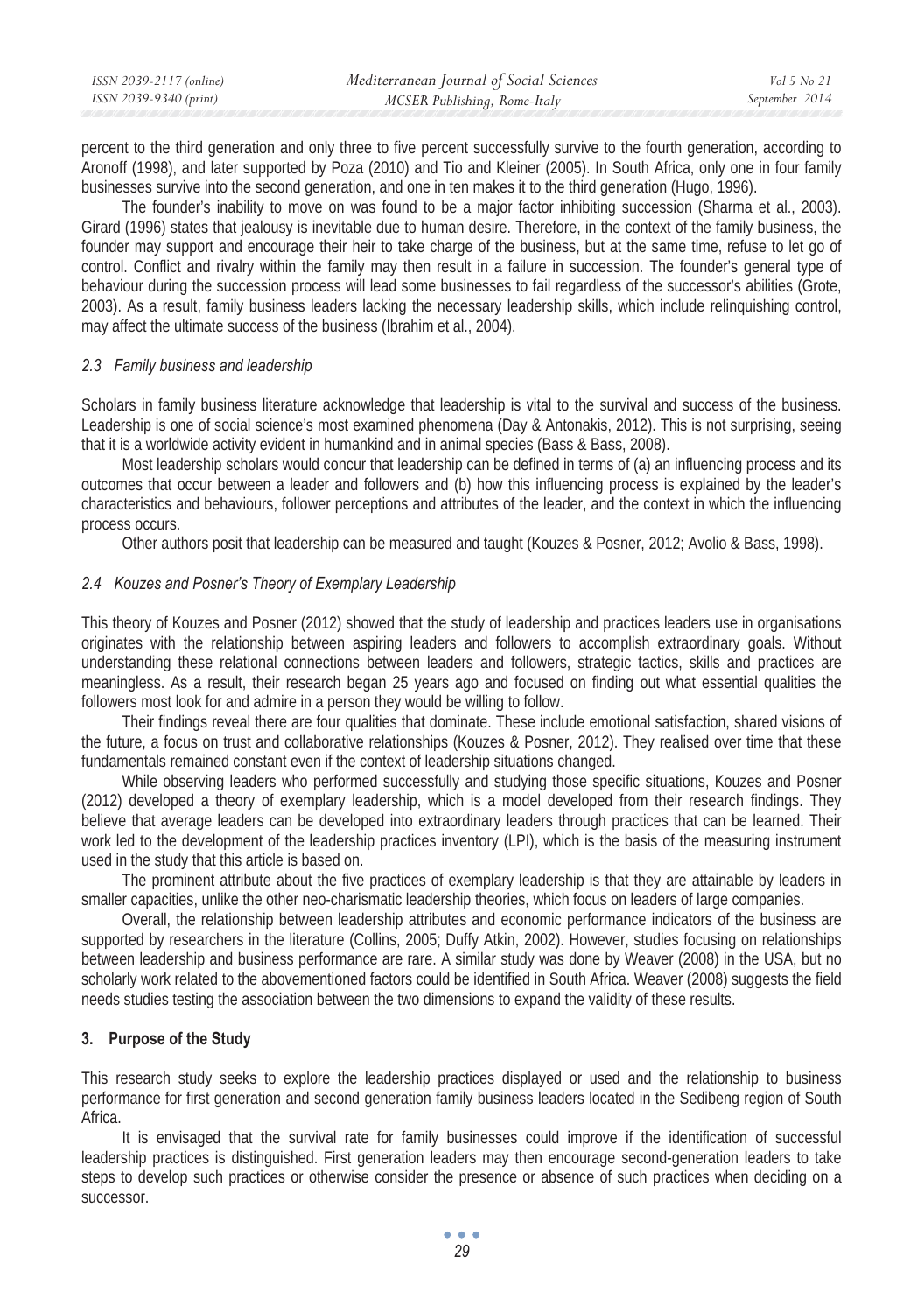# **4. Research Methodology**

#### *4.1 Participants*

The population for this study consisted of small and medium sized family businesses in the Sedibeng District and the Metsimaholo municipality in Southern Gauteng in South Africa. The definition of a family business, as outlined by Ibrahim and Ellis (2004), has been adopted as the definition for the purpose of this study. To be classified as a family business, the following requirements must be met: (1) At least 51 percent of the business must be owned by the family; (2) At least two family members must be involved in the management of the business; (3) The transfer of leadership to the next generation of family members must be anticipated.

Weaver (2008) conducted a similar study in the United States and used a convenience sample of 183 family business leaders. This substantiates the 197 small and medium sized family business owners that made up the sample for this study.

Because the study was exploratory the only inclusion criteria was that the respondents were either first or second generation family business owners.

### *4.2 Instrument*

The leadership practices inventory (LPI) used in this study formed the basis for determining the differences in the type of leadership practices present in first and second generation family business leaders. The leadership practices inventory was appropriate for the current study because of its documented validity and application in a wide range of situations (Weaver, 2008; Enger, 2004; Kouzes & Posner, 2012).

This LPI assessment gives feedback to leaders on their performance with respect to five practices of exemplary leadership: (a) *model the way* (refers to setting an example and standing up for beliefs), (b) *inspire a shared vision*  (adopting a positive outcome for the organisation and sharing that vision with others), (c) *challenge the process*  (embracing change and risk taking), (d) *enable others to act* (by fostering collaborative efforts and sharing power)*,* and (e) *encourage the heart* (exemplary leaders celebrate victories and recognise follower contributions). The leadership practices inventory (LPI) includes a ten-point Likert scale with 1 denoting almost always and 10 denoting almost never. The five practices are evaluated by six dimensions each on the leadership practices inventory.

In addition, the respondents completed a business performance and demographic questionnaire with specific business performance indicators, which will be discussed in the next section.

### *4.3 Business performance indicators*

According to Chaharbaghi and Willis (1999), business performance is broadly viewed from two perspectives namely, an objective and subjective measure. Where objective measures refer to financial aspects, subjective measures test the non- economic performance of the business.

Matsuno and Mentzer (2000) also support the concept that business performance should be viewed not only as economic performance (concrete figures representing business performance) but also as non-economic performance (customer satisfaction, social acceptance, corporate image and employee satisfaction).

The objective business performance measures include various financial aspects of the business, such as figures gleaned from the businesses financial statements. These figures can include sales turnover, profit margins, investment returns, staff turnover rates and other ratios developed from financial statement information (Plakoyiannaki et al., 2008; Lee, 2004). An additional objective measure of economic performance is the change in the number of employees over time. In a multidimensional approach, Haber and Reichel (2005) asked respondents in a study of small tourism ventures to indicate profitability, revenues, and number of employees for each of three years. They found that an increase in revenues had a positive correlation with an increase in the number of employees.

Researchers have historically used subjective measures of business performance for research on small privately held firms because of the unavailability of publicly accessible, objective financial information (Miller & Besser, 2005). In addition, many private firm owners were reluctant to provide confidential financial statements to researchers, preferring to respond to the questions themselves (Miller & Besser, 2005; Wolff & Pett, 2006). Miller and Besser (2005) asked respondents to indicate the prior year's sales in an open-ended question, and Wolff and Pett employed a five-point Liker type scale for questions comparing the firm's performance to competitors in the industry. In a similar manner, Rasheed (2005) asked respondents whether the sales and profits for the business increased, remained the same, or decreased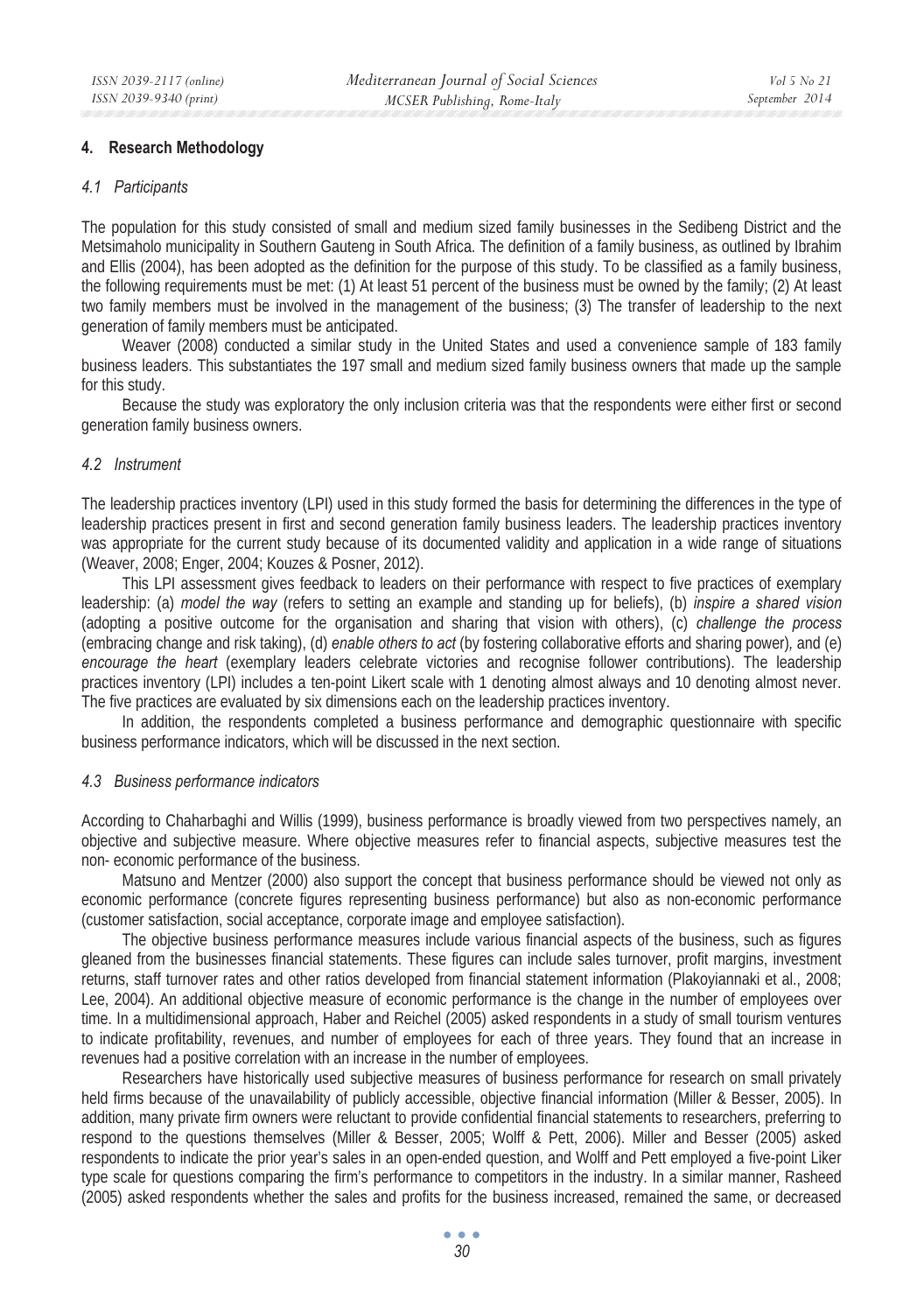each year over the past three years.

Obtaining financial information in this manner helps to ascertain the change in business performance over time as well as the position of the company within the industry (Miller & Besser, 2005; Rasheed, 2005; Wolff & Pett, 2006). The perception of profitability relative to similarly situated businesses is a useful measure in a multi-dimensional approach (Wolff & Pett, 2006). The final measure of business performance relates to the owners' perception of satisfaction in the leadership position.

Therefore, the business performance indicators for this study included the following questions: (a) annual sales for the business for 2009, 2010 and 2011; (b) the average number of employees for 2009, 2010 and 2011; (c) the leader's perception of the profitability of the business as compared to similar sized businesses (determined on a 5-point Likert scale), and; (d) the leader's level of satisfaction with the leadership role in the business.

# *4.4 Data collection methods*

The researchers conducted the fieldwork for the study personally. Because, of the absence of officially compiled databases for family businesses, the only available option was to rely on snowball sampling as the sampling method.

A starting point was to obtain a preliminary list of all businesses from the local business chambers, and from there the researchers identified a number of family businesses. The approach used was to make telephonic appointments with those respondents who met the requirements for the study. During the meeting, the researchers briefly described the research topic, reason for the study, possible outcomes expected from the study and the anticipated advantages for the family business leaders. The respondents were informed of the principle of voluntary participation, privacy, and the fact that they could withdraw from the study at any time.

A total number of 250 self- administered questionnaires were delivered or e-mailed to the accessible population of small and medium-sized family businesses and later collected. Of the 250 questionnaires distributed, 197 were returned, which is a response rate of 78.8 percent.

### **5. Findings and Discussion**

### *5.1 Demographic profile of respondents*

The profile of respondents comprised 150 first generation and 47 second generation leaders, representing 76.1 percent and 23.9 percent of the family businesses respectively. For the first generation leaders, 32 percent were over the age of 60, thereby demonstrating their desire to remain involved in the business close to their retirement age. Perhaps another possible explanation is that many family businesses have not done succession planning or there may be no willing family members to take over the businesses, as was the case in research conducted by Van Duijn et al. (2007) and Rwigema and Venter (2004).

In addition, 80 percent of the first generation family business leaders had more than 20 years of experience in a leadership position. For the second generation, the majority of the respondents in this study were under the age of 40 and had 5 years and less (100%) experience as a leader.

In addition, all the respondents employed fewer than 200 employees. The annual sales/ turnover for the three years ranged from R700 000 to R165 000 000 for the first generation family businesses, and between R550 000 and R103 000 000 for the second generation family businesses. Various family business leaders were reluctant to report actual sales figures and offered the percentage of change in sales from 2009 to 2010 and 2011. This was acceptable because the scoring of this business performance indicator considered the change in sales for the above-mentioned years.

# *5.2 Reliability and validity*

A measurement model of the conceptual model with six latent variables was estimated. All constructs were modelled using reflective indicators. Construct reliability was assessed by three methods, Cronbach's alpha test (Cronbach's  $\alpha$ ), composite reliability test (CR) and average value extracted (AVE) test. The results are presented separately for the first generation and second generation leaders in Table 1 and 2 respectively.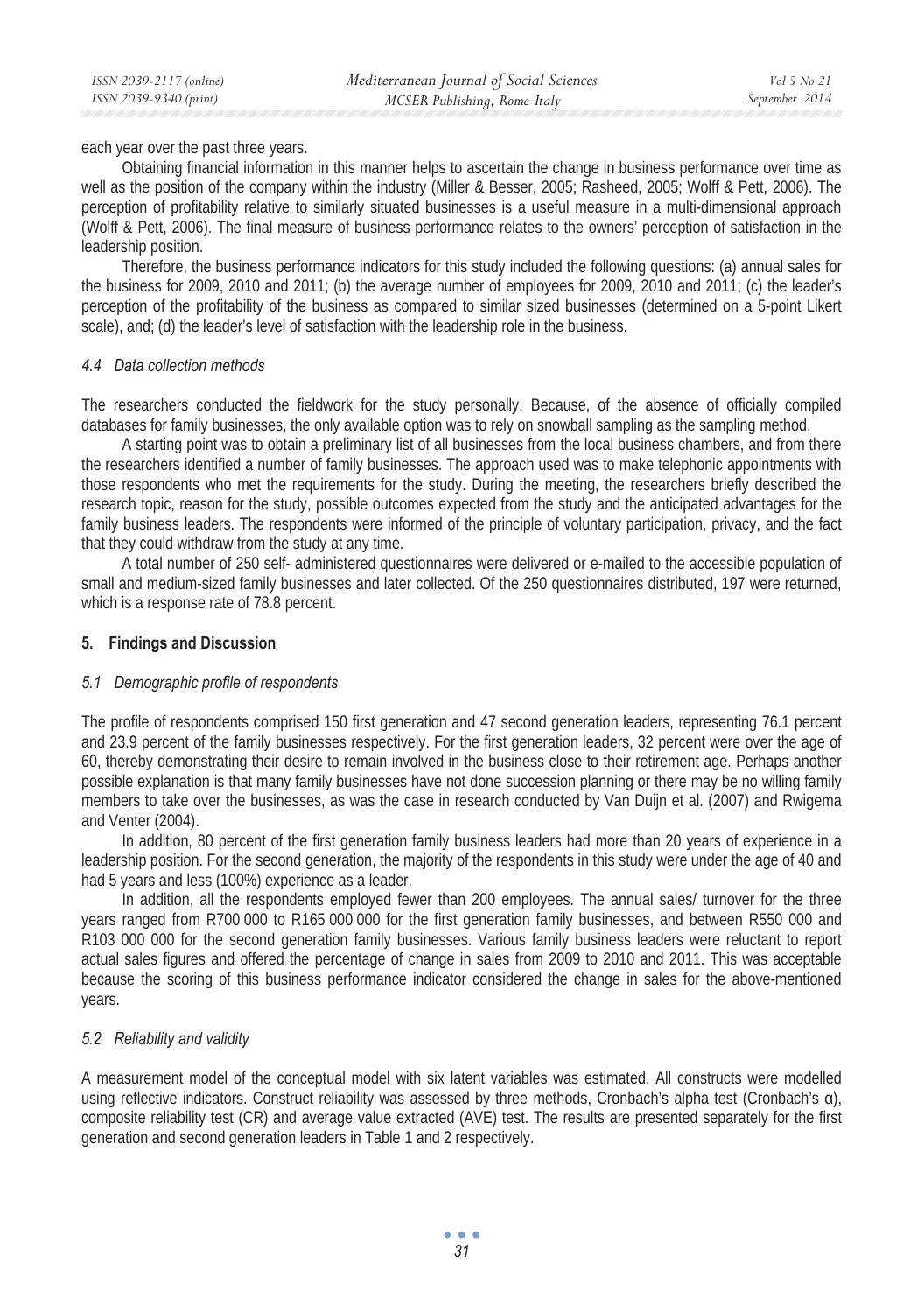#### **Table 1:** First generation leaders

| <b>Construct</b>            | <b>Cronbach Value</b> | <b>CR Value</b> | <b>AVE Value</b> |
|-----------------------------|-----------------------|-----------------|------------------|
| Model the way               | 0.778                 | 0.702           | 0.530            |
| Inspire a shared vision     | 0.819                 | 0.754           | 0.512            |
| Challenge the process       | 0.752:                | 0.741           | 0.582            |
| Encourage others to act     | 0.869                 | 0.715           | 0.530            |
| <b>Encourage the heart</b>  | 0.796                 | 0.709           | 0.599            |
| <b>Business performance</b> | 0.773                 | 0.723           | 0.601            |

**Table 2:** Second generation leaders

| Construct                   | <b>Cronbach Value</b> | <b>CR Value</b> | <b>AVE Value</b> |
|-----------------------------|-----------------------|-----------------|------------------|
| Model the way               | 0.742                 | 0.749           | 0.531            |
| Inspire a shared vision     | 0.767                 | 0.749           | 0.563            |
| Challenge the process       | 0.775                 | 0.771           | 0.569            |
| Encourage others to act     | 0.766                 | 0.773           | 0.589            |
| <b>Encourage the heart</b>  | 0.734                 | 0.729           | 0.539            |
| <b>Business performance</b> | 0.741                 | 0.734           | 0.533            |

Cronbach alphas of above 0.73 were reported for all the constructs in the scale, for both first and second generation leaders, which is above the acceptable level as suggested by Nunnally (1978) and indicates that the scale is consistent and reliable. All of the items loaded on the six predetermined factors as expected, indicating the uni-dimensionality of the scale. The internal reliability of each construct was also evaluated using the composite reliability (CR) index test. A composite reliability index that is greater than 0.7 depicts an adequate internal consistency of the construct (Hair et al., 2010). AVE values greater than 0.50 (Hair et al., 2010; Neuman, 2006) reveal that the indicators represent the construct well. The CR and AVE values are all above the recommended measures, therefore, signifying that the measuring instrument used to measure the constructs is internally reliable and consistent (Hair et al., 2010).

### *5.3 Structural equation modelling (SEM)*

The structural model was tested using the loadings and significance of the path coefficients (indicating the strength of relationships between dependent and independent variables), and the  $R<sup>2</sup>$  value (the amount of variance explained by independent variables).

The statistical significance of each path was estimated using a Smart PLS bootstrapping method utilising 100 resamples to obtain t-values (Hair et al., 2010). Support for the study hypotheses (refer to Table 3 and 4), which are labelled on their corresponding paths in Figure 1 and 2 could be ascertained by examining the directionality (positive or negative) of the path coefficients and the significance of the t-values. The standardised path coefficients are expected to be at least 0.2 and preferably greater than 0.3 (Hair et al., 2010).

**Figure 1:** Structural model results - first generation

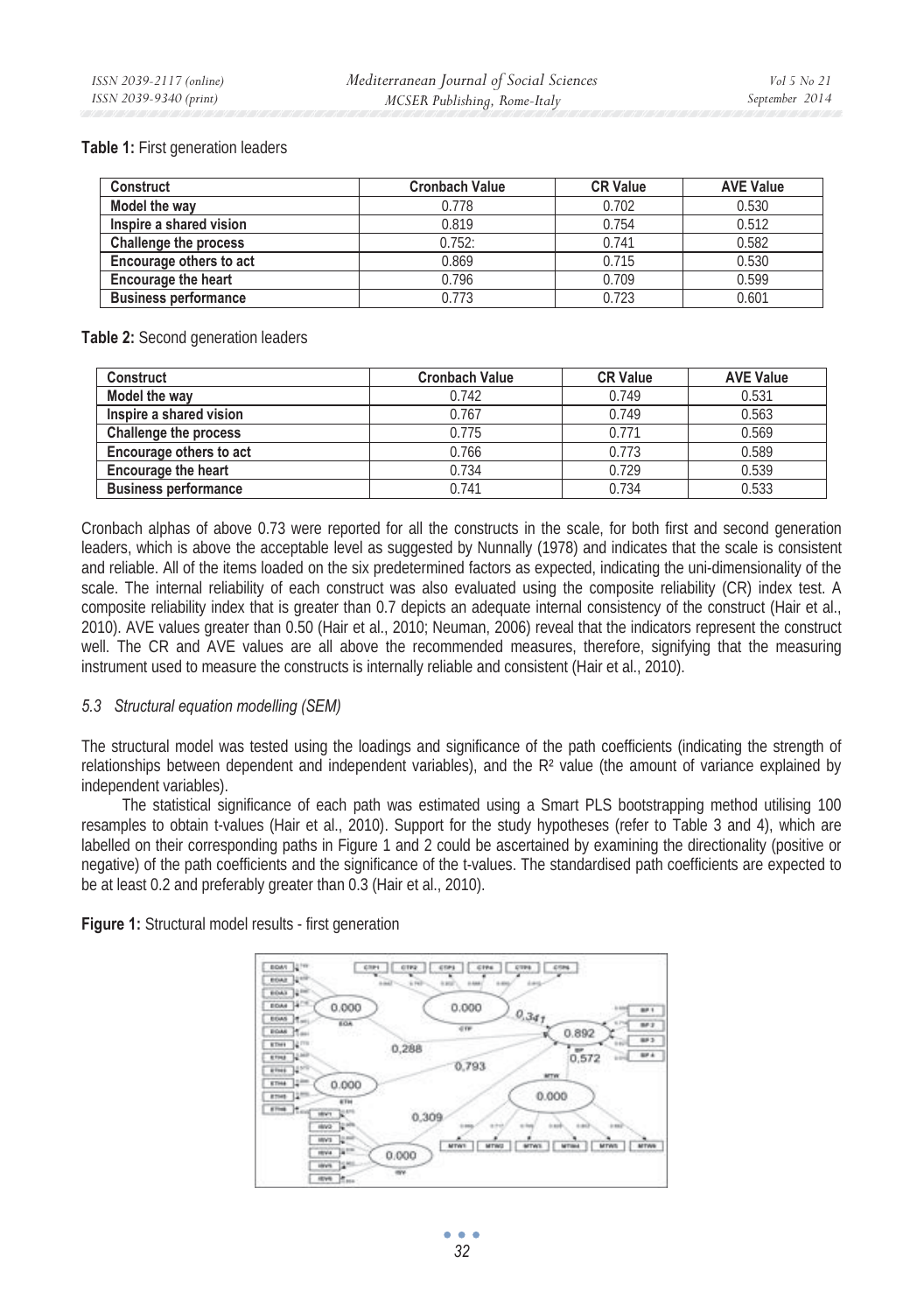| ISSN 2039-2117 (online) | Mediterranean Journal of Social Sciences | Vol 5 No 21    |
|-------------------------|------------------------------------------|----------------|
| ISSN 2039-9340 (print)  | MCSER Publishing, Rome-Italy             | September 2014 |

For the first generation, the  $R<sup>2</sup>$  value for the dependent variable – business performance (BP) is 0.892. This indicates that the five leadership practices explain about 89.2 percent of the variance in business performance (BP), hence suggesting that these variables almost fully explain the variations in business performance indicators for the first generation family businesses.

## **Figure 2:** Structural model results - Second generation



For the second generation, the R<sup>2</sup> value for business performance (BP) is 0.129. This finding suggests that the leadership practices explained only 12.9 percent of the variance in business performance (BP), indicating that the leadership practices employed by second generation leaders did not have a significant impact on business performance.

# *5.4 Hypotheses testing for first generation leaders*

The corresponding path coefficients of the research hypotheses indicate observable existence of positive relationships between the five individual leadership practices and business performance for first generation family business leaders. A summary of these significant relationships is represented in Table 3.

| <b>Proposed Hypothesis Relationship</b>                                    | <b>Path Coefficients</b> | <b>T-Statistics</b> | <b>Rejected / Supported</b> |
|----------------------------------------------------------------------------|--------------------------|---------------------|-----------------------------|
| H <sub>a</sub> 1a. There is a significant positive association between the |                          |                     |                             |
| individual leadership practice (1) model the way and business              | 0.572                    | $3.423*$            | Supported                   |
| performance for the first generation family business leaders.              |                          |                     |                             |
| H <sub>a</sub> 2a. There is a significant positive association between the |                          |                     |                             |
| individual leadership practice (2) inspire a shared vision and business    | 0.309                    | $3.018*$            | Supported                   |
| performance for the first generation family business leaders.              |                          |                     |                             |
| H <sub>a</sub> 3a. There is a significant positive association between the |                          |                     |                             |
| individual leadership practice (3) challenge the process and business      | 0.341                    | $2.929*$            | Supported                   |
| performance for the first generation family business leaders.              |                          |                     |                             |
| $Ha4a$ . There is a significant positive association between the           |                          |                     |                             |
| individual leadership practice (4) enable others to act and business       | 0.288                    | $2.243*$            | Supported                   |
| performance for the first generation family business leaders.              |                          |                     |                             |
| H <sub>a</sub> 5a. There is a significant positive association between the |                          |                     |                             |
| individual leadership practice (5) encourage the heart and business        | 0.793                    | $3.434*$            | Supported                   |
| performance for the first generation family business leaders.              |                          |                     |                             |
| *Significance level of +1.96                                               |                          |                     |                             |

**Table 3:** SEM analysis - first generation

Hypotheses 1 to 5 show positive and significant relationships between each of the leadership practices and business performance. The results indicate a positive  $(\beta = 0.572)$  and significant (t= 3.423) relationship between the leadership practice *model the way* and business performance. For hypothesis 2, the results show a positive  $(\beta = 0.309)$  and significant (t= 3.018) correlation between the leadership practice *inspire a shared vision* and business performance, Similarly Hypotheses 3 (*challenge the process*); 4 (*enable others to act*) and 5 (*encourage the heart*) showed positive and significant relationships with business performance. As a result, H*a*1a, H*a*2a, H*a*3a, H*a*4a and H*a*5a are supported.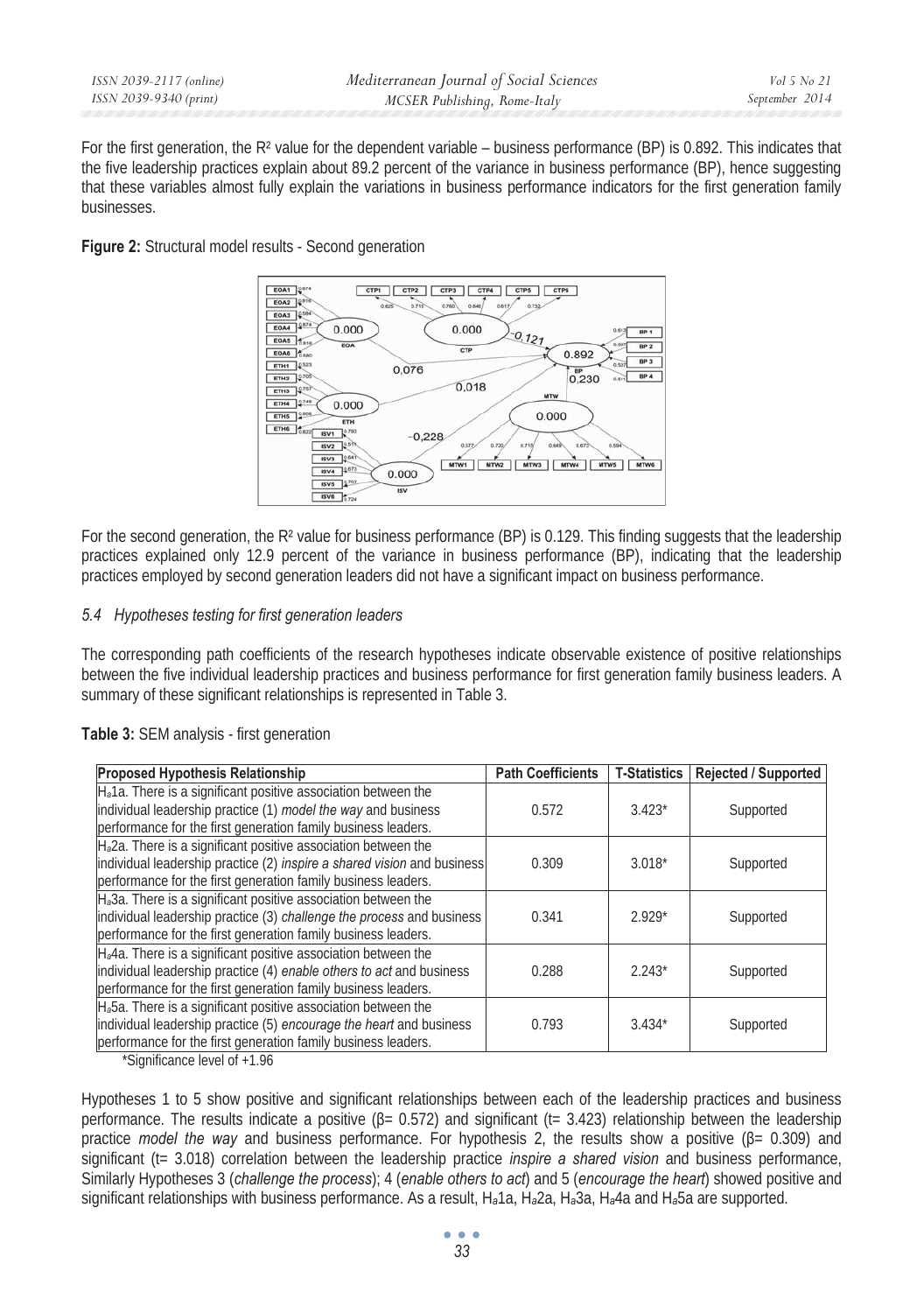| ISSN 2039-9340 (print)<br>September 2014<br>MCSER Publishing, Rome-Italy |  |
|--------------------------------------------------------------------------|--|

For leaders to effectively model the way, they should first be clear about their own guiding principles. Leaders' deeds are far more important than their words. Exemplary leaders set an example by aligning their actions with shared values. Hence, a leader who sets a good example will positively affect the performance of the business.

Leaders describe their personal best leadership experience as times when they imagined an exciting, highly attractive future for their businesses. They had visions of what could be. Leaders envision the future by imagining exciting possibilities such as growth in market share and an overall increase in business performance, which has ostensibly influenced the results of the family firm. First generation business founders are likely to have had this vision in mind when beginning the firm, due to their own entrepreneurial orientations and have been able to transfer this vision to their employees, who subsequently influence business performance positively.

No leader can claim to have achieved a personal best by maintaining the status quo. Leaders who challenge the process venture out, they do not sit idly by and wait for things to happen. These leaders have to look constantly outside themselves and the business to search for opportunities and by looking outward for ways to improve. This continual seeking of improvement is bound to have an impact on business performance.

An organisational vision will not be realised through the actions of one individual only; it requires a team effort. It necessitates trust, commitment and strong relationships. This sense of teamwork extends beyond a few direct instructions, and these leaders typically engage and enable all employees to act to ensure the performance of the business.

It has been shown by H*a*5a that a greater level of encouraging the hearts of employees is related to higher levels of business performance. Leaders recognise contributions by showing appreciation for individual excellence, and these acts of caring draw people forward. These leaders are often on the lookout for ways to create an environment in which people feel cared about and appreciated. Acknowledging aspects during a project that was successful and giving positive feedback to people who deserve credit is very important. It builds morale and contributes to a more cooperative work environment. The first generation leaders, possibly due to their investment and involvement in the family firms, were able to model all these leadership practices successfully.

### *5.5 Hypotheses testing for second generation leaders*

The five hypotheses tested for the first generation leaders were similarly assessed from the data gathered from the second generation leaders via means of SEM. The results are outlined in Table 4.

| Proposed Hypothesis Relationship                                                      | <b>Path Coefficients</b> | <b>T-Statistics</b> | <b>Rejected/Supported</b> |
|---------------------------------------------------------------------------------------|--------------------------|---------------------|---------------------------|
| $H_a$ 1b. There is a significant positive association between the individual          |                          |                     |                           |
| leadership practice (1) model the way and business performance for                    | 0.195                    | 0.736               | Rejected                  |
| the second generation family business leaders.                                        |                          |                     |                           |
| $Ha$ 2b. There is a significant positive association between the individual           |                          |                     |                           |
| leadership practice (2) inspire a shared vision and business                          | $-0.228$                 | 0.082               | Rejected                  |
| performance for the second generation family business leaders.                        |                          |                     |                           |
| $H_a$ 3b. There is a significant positive association between the individual          |                          |                     |                           |
| leadership practice (3) challenge the process and business                            | 0.118                    | 1.998*              | Supported                 |
| performance for the second generation family business leaders.                        |                          |                     |                           |
| $Ha4b$ . There is a significant positive association between the individual           |                          |                     |                           |
| leadership practice (4) enable others to act and business performance                 | 0.076                    | 1.370               | Rejected                  |
| for the second generation family business leaders.                                    |                          |                     |                           |
| H <sub>a</sub> 5b. There is a significant positive association between the individual |                          |                     |                           |
| leadership practice (5) encourage the heart and business performance                  | $-0.121$                 | $2.019*$            | Supported                 |
| for the second generation family business leaders.                                    |                          |                     |                           |

#### **Table 4:** SEM analysis - second generation

\*Significance level of +1.96

Hypothesis H*a*1b posited a positive relationship between the leadership practice *model the way* and business performance. The results show a positive  $(\beta = 0.195)$  but insignificant (t= 0.736) association between the leadership practice model the way and business performance and the hypothesis is thus rejected. Hypothesis Ha2b is similarly rejected as the results indicate a negative  $(\beta = -0.228)$  and insignificant (t= 0.082) relationship between the leadership practice *inspire a shared vision* and business performance.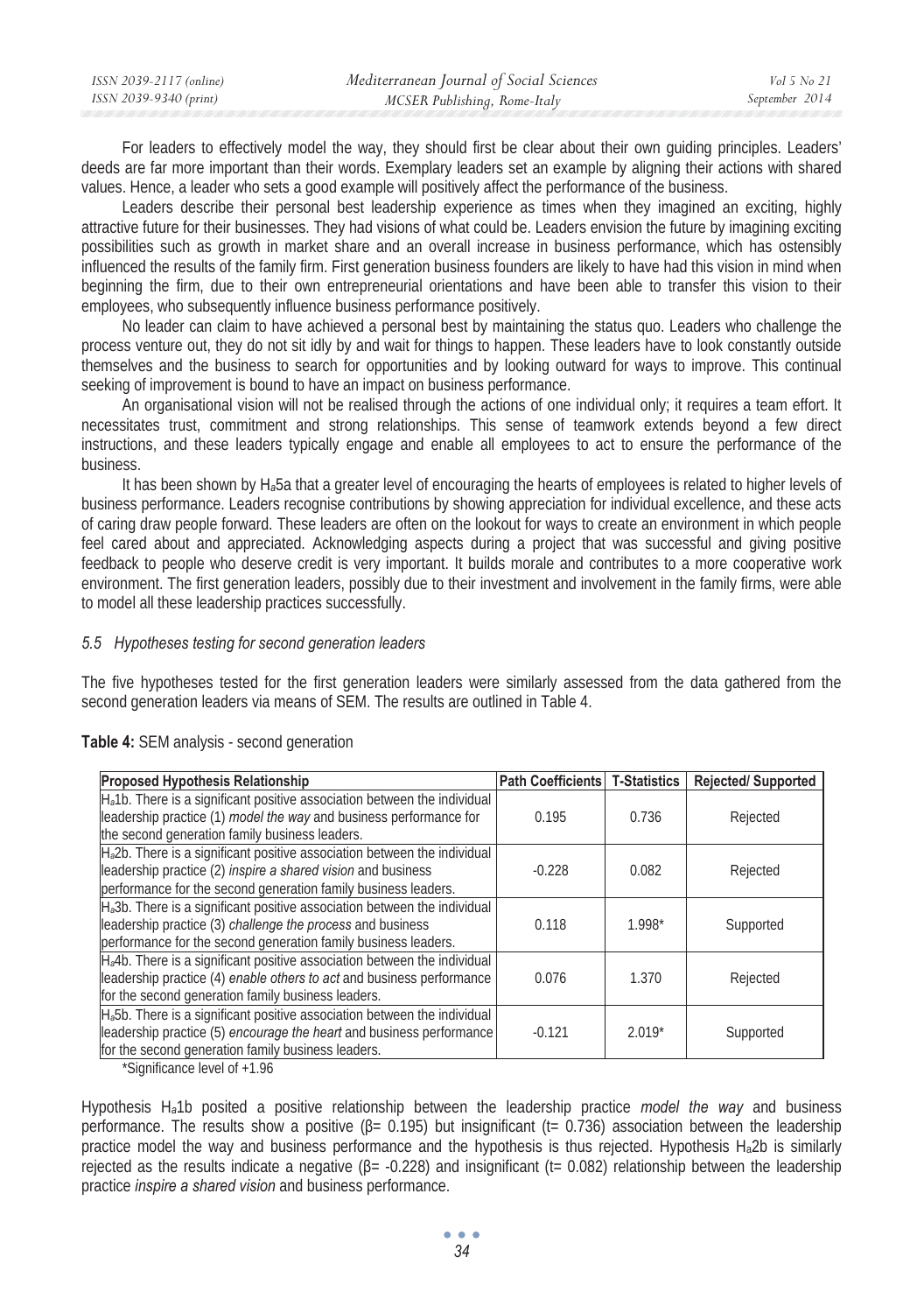| ISSN 2039-2117 (online) | Mediterranean Journal of Social Sciences | Vol 5 No 21    |
|-------------------------|------------------------------------------|----------------|
| ISSN 2039-9340 (print)  | MCSER Publishing, Rome-Italy             | September 2014 |

Hypothesis H*a*3b posited a positive association between the leadership practice *encourage the heart* and business performance. Table 4 indicates that there is a positive  $(\beta = 0.118)$  and significant ( $t = 1.998$ ) association between the leadership practice and business performance. Therefore, H*a*3b is supported. H*a*4b is however rejected, because the results show a positive (ȕ= 0.076) but insignificant (t= 1.370) correlation between the leadership practice *enable others to act* and business performance.

Hypothesis H*a*5b posited a positive relationship between the leadership practice *challenge the process* and business performance. Table 4 indicates that there is a negative  $(\beta = -0.121)$  but significant (t= 2.019) relationship between the leadership practice *challenge the process* and business performance. Therefore, H*a*5b is also accepted.

These findings show that second generation leaders did not use all the leadership practices frequently and thus had marginal influence on business performance The inexperience of the successors based on the limited years in a leadership position resulted in them perhaps not understanding the leadership challenge. They were only able to *challenge the process* and *encourage the heart*. This could firstly be indicative of the younger generation of successors (akin to the Generation Y cohort) that are more likely to challenge authority and consider themselves immune to rules. Secondly, they are also possibly able to be supportive and empathetic to their followers due to having a sense of belonging and camaraderie within the organisation if they were essentially raised in a family firm. However, leaders mobilise others to accomplish shared aspirations and this means that leadership is a relationship. It is possible that these successors have not yet developed the behaviours to use all these leadership practices sufficiently to develop these relationships. They were unable to *model the way*, *inspire a shared vision* and *enable others to act*, so these second generation leaders still need to develop these competencies.

Based on the findings, exemplary leadership behaviour makes a difference in an individual's commitment and performance at work. Leaders who more frequently engage in these leadership practices are considerably more effective. These results are supported by the research of Kouzes and Posner (2012:33) and in a similar study done by Weaver (2008) in the USA.

#### **6. Recommendations**

This research study proposes that the five leadership practices are important to the successful transfer of ownership and leadership of family firms to the second and later generations. However, first generation family business leaders should be aware that successors face different challenges than those faced by the first generation leaders. Second generation leaders may require attributes that are not necessarily the same as those needed by first generation leaders and appropriate transitioning mechanisms need to be put in place to address this. To this end, it is important that members of the second generation develop all the five leadership practices to ensure increased business performance and ultimately sustainability.

 The demographic information indicated that 32 percent of the first generation leaders are over the age of 60 and are probably planning to retire in the next few years. This may result in a large number of new leaders being introduced into the economy. Creating and providing emerging family business leaders with leadership and training opportunities may help to improve the success rate of the second and later generation family businesses. Family businesses that develop these leadership practices may be poised to seek opportunities that allow them to capitalise on performance.

As the successors of family businesses were not engaging in all the leadership practices, they are the areas that require development to assist in improving business performance, namely *model the way*, *inspire a shared vision* and *enable others to act*. This implies that when it comes to setting an example, communicating vision and mobilising resources to allow for progress, the family business successors were lacking. First and second generation family business leaders should take note of these potential problem areas and use this research to improve on the leadership practices used in their respective businesses.

Figure 3 presents suggestions for developing the three leadership practices that were lacking within successors for the benefit of the family firms.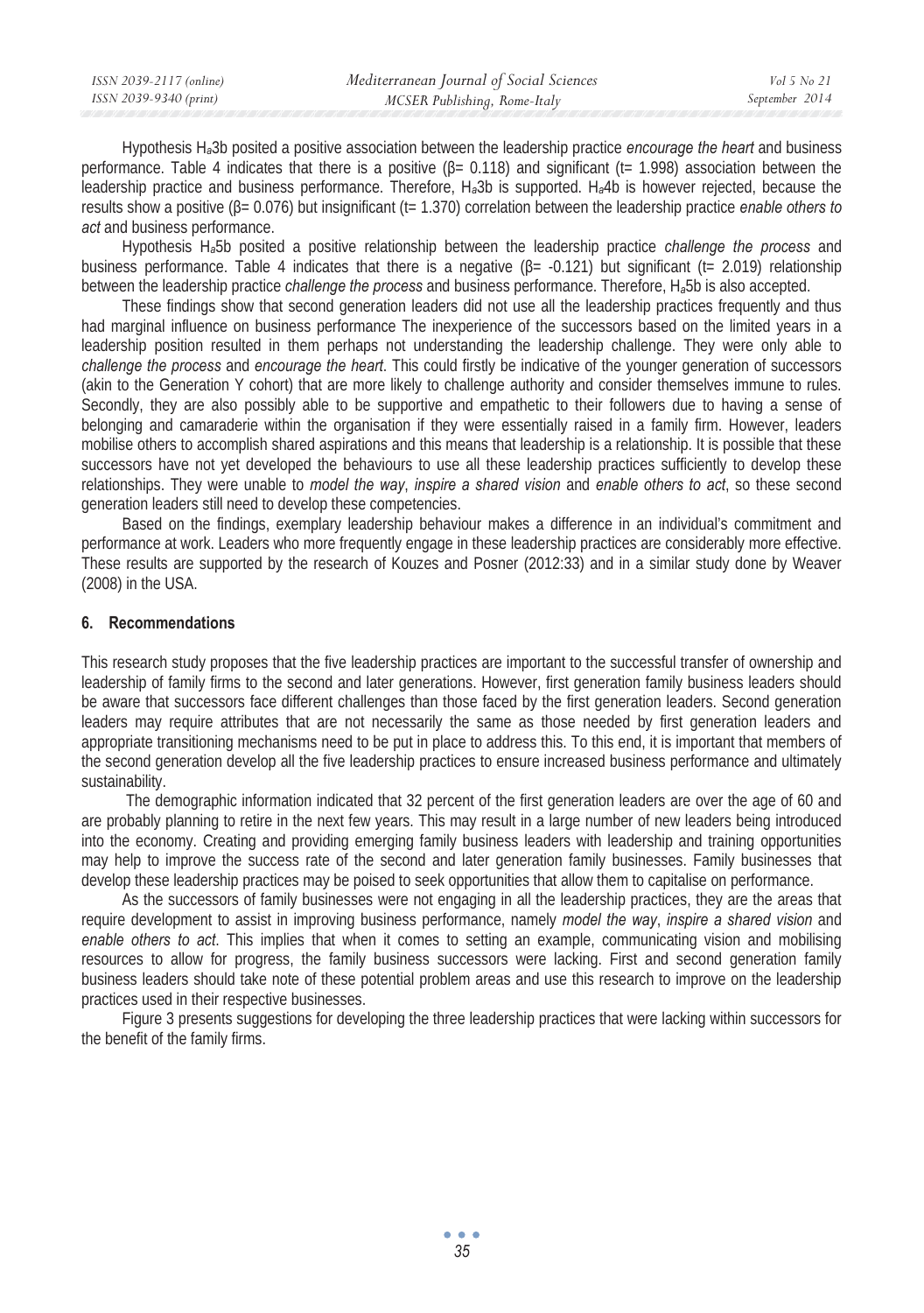# **Figure 3:** Development of leadership practices

| Model the way                                                                                         | Inspire a shared vision                                                                   | Enable others to act                                                                                            |
|-------------------------------------------------------------------------------------------------------|-------------------------------------------------------------------------------------------|-----------------------------------------------------------------------------------------------------------------|
| *Examine past experiences to<br>identify values and to make<br>choices and decisions.                 | . Determine what you care<br>about, what drives you, where<br>your passion lies.          | *Spend time with your<br>followers, listen and find out<br>what makes them pulse.                               |
| *Articulate the values that<br>guide current decisions.<br>priotities and actions.                    | . Be curious about what is<br>going on around you.<br>*Spend time thinking and            | *Frequently repeat the<br>common goal that you are<br>all striving towards, the<br>shared values and the larger |
| . Help others articulate why<br>they do what they do, and<br>what they care about.                    | finding out about the future.<br>. Talk to your employees and<br>show how their long-term | purpose.<br>*Make sure people<br>understand how they are                                                        |
| . Make sure that others are<br>adhering to the values and<br>standards that have been<br>agreed upon. | interests are served by<br>enlisting in a common<br>trision.                              | interdependent with one<br>another.<br>*Let people make choices                                                 |
|                                                                                                       | *Promote people's pride in<br>what they contribute.                                       | about how they do their<br>work and serve customers.                                                            |

Since published evidence of a quantitative nature on the leadership practices and the correlation with business performance in small and medium-sized family businesses is still lacking, these findings present opportunities for further research.

### **7. Limitations and Implications for Further Research**

Only family businesses located in the Sedibeng region in South Africa participated in this study, owing to the use of a non-probability, snowball convenience sample, therefore the sample cannot be considered representative of all small and medium-sized family businesses in South Africa. As a result, the findings reported cannot be generalised to the general family business population.

Another limitation of this study is that the current study required the family business leaders to fill in a self-reported version of the leadership practices inventory to record the leader's own perception of the leadership practices employed by him or her-self. It is possible that these own perceptions were biased in some form. Future studies could obtain additional observations by others evaluating the leadership practices of the leader and may provide a better assessment of the leaders' leadership practices rather than sole reliance on the self-reported version.

In addition, a mixed method approach might shed light on the lack of correlation between the individual leadership practices and the measures of business performance for the second generation business leaders. By using the qualitative component of interviews, researchers may determine what other factors could be occurring in the business environment. Some of these factors might be the role of other leaders within the business, the involvement of the founder on a regular basis or other economic factors such as a downturn in the economy.

### **8. Concluding Remarks**

In an effort to try to explain the persistent failure rate of succeeding family businesses this study has contributed to the field of family business and leadership research by using the concept of quantifying leadership. This study also used the LPI to ascertain whether these leadership practices show a relationship with the business performance of the selected family businesses. The use of structural equation modelling to signify relationships enhances the contribution as most studies on family businesses have focused on case study methodology. Taking the theories related to leadership succession in family business into account, an empirical investigation into the five leadership practices has provided insight into where the potential problem areas lie in the second or later generation of family business leaders. This is an area of research that has not yet been conducted in South Africa and could result in the adaptation of entrepreneurial theory in the family business literature.

This stream of research may supply advances in not only theoretical knowledge, but also the management of the succession process in family businesses, an important consideration given the high failure rate in the transition of leadership. Family business leaders and advisors may use the information to provide platforms for the training of successors, or use the information when choosing a successor for the family business. This should allow for a measure of transference from first generation to second generation business leaders, and contribute to the sustained success of family firms.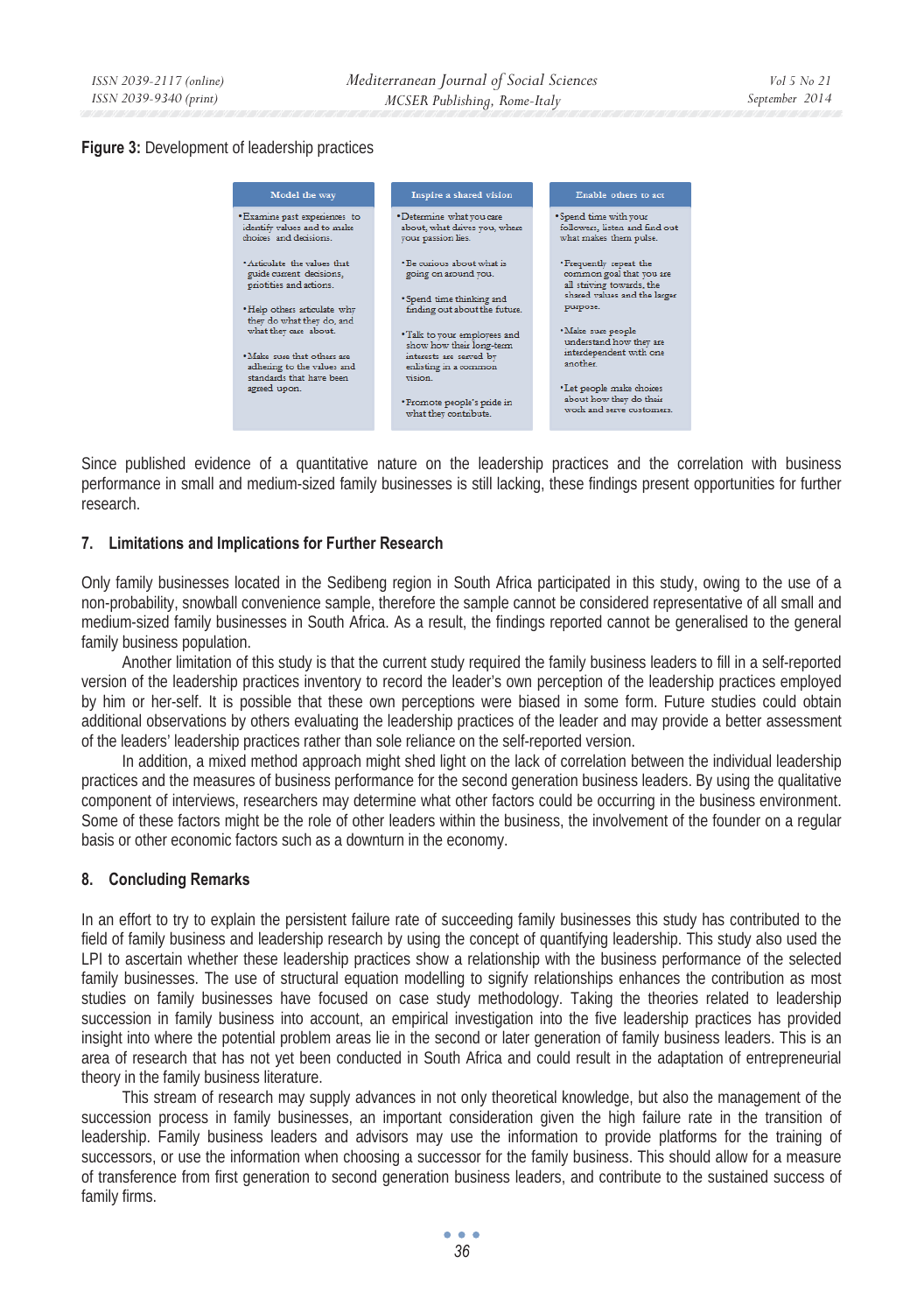#### **References**

- Ackerman, R. (2001). Hearing grasshopper's jump: the story of Raymond Ackerman as told to Denise Prichard. Cape Town: David **Phillin**
- Aronoff, C.E. (1998). Megatrends in family business. Family Business Review, 11(3),181-185.
- Aronoff, C.E., Astrachan, J.H., & Ward, J.L. (2002). Family business source book. 3rd ed. Marietta, GA: Family Enterprise Publications.
- Astrachan, J.H., & Kolenko, T.A. (1994). A neglected factor explaining family business success: human resource practices. Family Business Review, 7(3), 251-262.
- Astrachan, J.H., Klein, S.B., & Smymios, K.X. (2002). The F-PEC scale of family influence: a proposal for solving the family business definition problem. Family Business Review, XV(1), 45-58.
- Astrachan, J.H., & Shanker, M.C. (2003). Family businesses' contribution to the U.S. economy: a closer look. Family Business Review, 3(16), 211-219.
- Avolio, B.J., & Bass, B.M. (1998). Multifactor leadership questionnaire. Palo Alto, CA: Mind Garden.
- Barack, J.A., & Gantisky, J.B. (1995). Successful succession in family business. Family Business Review, 8(2), 131-155.
- Bareither, H., & Reischl, T. (2003). Planning a family and business legacy: a holistic approach to wealth transfer planning for entrepreneurs, business owners and family members. Family Business Review, 9(3), 203.
- Bass, B.M., & Bass, R. (2008). The Bass handbook of leadership. New York: The Free Press.
- Basu, A. (2004). Entrepreneurial aspirations among family business owners: an analysis of ethnic business owners in the UK. International Journal of Entrepreneurial Behaviour & Research, 10(1/2), 12-33.
- Cater, J.J., & Justis, R.T. (2009). The development of successors from followers to leaders in small family firms: an exploratory study. Family Business Review, 4, 109-110.
- Chrisman, J.J., Chua, J.H., & Steier, L.P. (2003). An introduction to theories of family business. Journal of Business Venturing, 18, 441- 448.

Chaharbaghi, K., & Willis, R. (1999). Study and practice of sustainable development. Engineering Management Journal, 9(1), 41-48.

Collins, J. (2005). Level 5 leadership: the triumph of humility and fierce resolve. Harvard Business Review, 4, 136-146.

- Corbetto, G., & Salvato, C. (2004). Self-serving or self-actualizing? Models of man and agency costs in different types of family firms. Entrepreneurship Theory and Practice, 28(4), 355-362.
- Day, D.V., & Antonakis, J. (2012). The Nature of Leadership. 2<sup>nd</sup> ed. SAGE: Los Angeles.
- Duffy Atkin, P.A. (2002). Collective executive leadership: An exploration of this new leadership phenomenon and its relationship to organizational learning, performance and results [Abstract]. (Doctoral dissertation, Pepperdine University). Retrieved November 15, 2013, from ProQuest Digital Dissertations database.
- Enger, J.M. (2004). Review of leadership practices inventory individual contributor. Mental Measurements Yearbook, 14. Retrieved, October 16, 2013, from EBSCOhost database.
- Fiedler, F.E. (1996). Research on leadership selection and training: one view of the future. Administrative Science Quarterly, 41(2), 241- 250.
- Flören, R.H. (2002). Crown princes in the clay. In Farrington, S.M. 2009. Sibling Partnerships in South African small and medium-sized family businesses. Doctoral thesis, University of Port Elizabeth, Port Elizabeth.
- Gersick, K.E., Davis, J.A., Mccollom Hampton, M.M., & Lansberg, I. (1997). Generation to generation life cycles of the family business. Boston: Harvard Business School Press.
- Grote, J. (2003). Conflicting generations: a new theory of family business rivalry. Family Business Review, 16(20), 113-124.
- Haber, S., & Reichel, A. (2005). Identifying performance measures of small ventrues The case of the tourism industry. Journal of Small Business Management, 43, 257-287.
- Hair, J.F, Black, W.C., Babin, B.J., & Anderson, R.E. (2010). Multivariate Data Analysis: A Global Perspective. 7<sup>th</sup> ed. Upper Saddle River, New Jersey: Prentice Hall.
- Handler, W.C. (1994). Succession in family business: a review of the research. Family Business Review, 7(2), 133-157.
- Hugo, P.F. (1996). The alternative business entities available to family businesses with succession as the ultimate goal. MBA treatise, Graduate School of Business, University of Stellenbosch, Stellenbosch.
- Ibrahim, A.B., & Ellis, W.H. (2004). Family business management: concepts and practice. 2nd ed. Dubuque, Ia.: Kendall/Hunt.
- Ibrahim, A.B., Soufani, K., Poutziouris, P., & Lam, J. (2004). Qualities of an effective successor: the role of education and training. Education & Training, 46(8/9), 474-480.
- Ibrahim, A.B., Soufani, K., & Lam, J. (2001). A study of succession in a family. Firm Business Review. 17(3), 245-258.
- IFERA. (2003). Family business dominate International Family Enterprise Research Academy (IFERA). Family Business Review, 16(4), 235-240.
- Kets De Vries, M.F.R. (1996). Family businesses: human dilemmas in the family firm. London: ITB Press.
- Kouzes, J. M., & Posner, B.Z. (2012). The leadership challenge: how to make extraordinary things happen in organizations. 5<sup>th</sup> ed. San Francisco: Jossey-Bass.
- Lansberg, I. (1988). The succession conspiracy. In Aronoff, C.E., Astrachan, J.H. & Ward, J.L., eds. Family business sourcebook II. Marietta, GA: Business Owner Resources.
- Lansberg, I. (1999). Succeeding generations: Realising the dreams of families in business. Boston: Harvard Business School Press.
- Lea, J.W. (1991). Keeping it in the family: successful succession of the family business. New York: Wiley.